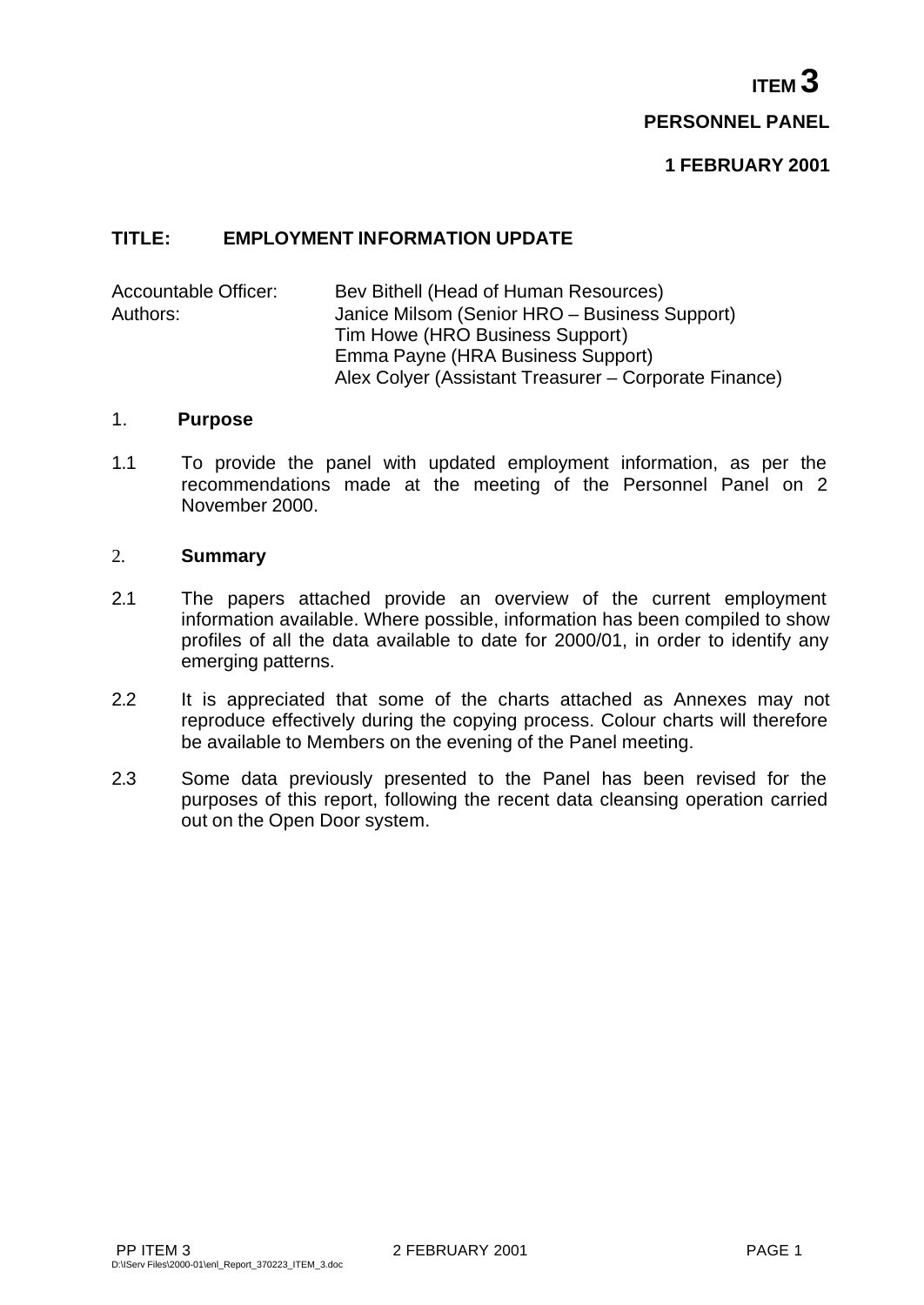# 3. **Background**

- 3.1 The Personnel Panel, at a meeting on November 2 2000, made the following recommendations in respect of staffing issues:
	- (i) That in order to address the high turnover rate, Officers be instructed to conduct investigations into such issues as the reasons for employees leaving the authority and their length of service
	- (ii) That research be conducted into national and local trends relating to staff turnover
- 3.2 The Personnel Panel further resolved:
	- (a) That the Council investigate a monitoring exercise of overall basic salary against annual standard spending assessment and that Members of the Personnel Committee receive information on current staffing levels across all Directorates, together with salary ranges and employee budget information on a quarterly basis.
	- (b) That Members of the Personnel Committee receive further information as to why positions were vacant, (with officers to investigate the production of an exit questionnaire for staff leaving the council) and the level of responses to job advertisements.
	- (c) That the Members of the Personnel Committee receive information on the number of new starters on a quarterly basis and an annual breakdown of the placements of new starters be provided.

### 3.3 **For the purpose of all items, information on schools has not been included in the papers provided,** *unless otherwise indicated.*

# 4. **Information provided in respect of 3.1:**

4.1 **Staff turnover** information for the period April to December 2000 – (quarters 1,2 and 3). Staff turnover for these quarters may be summarised as follows:

**Quarter 1** (4/00 to 6/00) – 2.64% **Quarter 2** (7/00 to 9/00) – 4.3% **Quarter 3** (10/00 to 12/00) – 2.4% **Annual projection for 2000/01 – 12.45%**

- **Annex A** Leavers profile by Directorate
- **Annex B** Starters and Leavers whole Council
- **Annex C** Reasons for Leaving whole Council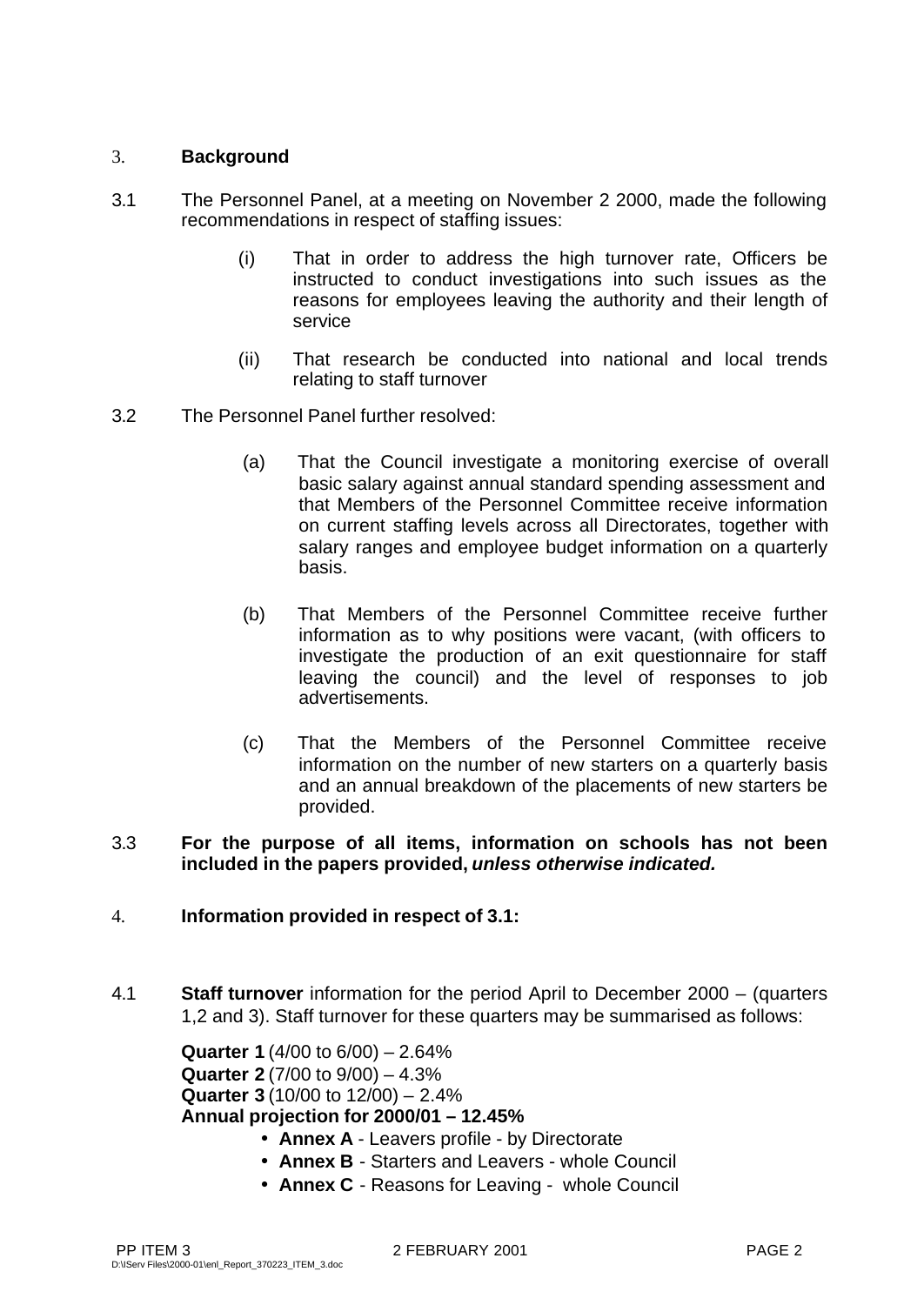- **Annex D** Length of service of leavers whole Council
- **Annex E** Age distribution chart population and workforce

# 4.2 **National and local trends in staff turnover**

### 4.3 **National Turnover:**

Research carried out to identify sources for comparison figures on national turnover, identified the LGNTO (Local Government National Training Organisation) People Skills Scoreboard 2000 and the CIPD's (Chartered Institute of Personnel and Development) Labour Turnover Survey 2000 as the most relevant.

**During the financial year 1999/2000**, the LGNTO survey, (which covered 206 authorities and 52% of the local government workforce in the UK), identified a turnover of 12.4% in local authorities, compared with 11.7% in1997/98, which was the lowest on record.

Specific turnover figures from the LGNTO survey for individual English Unitary authorities are illustrated in the following table:

| <b>Unitary Authority</b>            | Turnover 1999/2000 average     |  |
|-------------------------------------|--------------------------------|--|
| Darlington                          | 18.1%                          |  |
| Isle of Wight                       | 15%                            |  |
| <b>Medway Towns</b>                 | 5%                             |  |
| <b>North East Lincolnshire</b>      | 15%                            |  |
| South Gloucestershire               | 10.9%                          |  |
| Stockton on Tees                    | 18.1%                          |  |
| Stoke on Trent                      | 14%                            |  |
| Windsor & Maidenhead                | 15%                            |  |
| <b>Milton Keynes</b>                | 10.4% (calculated at Nov.1999) |  |
| <b>English Unitaries</b>            | 12%                            |  |
| South East Region local authorities | 13.7%                          |  |

**The CIPD's (Chartered Institute of Personnel and Development) Labour Turnover Survey 2000** identifies a turnover rate, amongst all types of employer of 18.3% for 1999/2000, falling from 20.6% in1998. The average turnover for full-time employees was 16.3%, and 21.5% for part time employees compared to 17.6% and 26.1% respectively for 1998.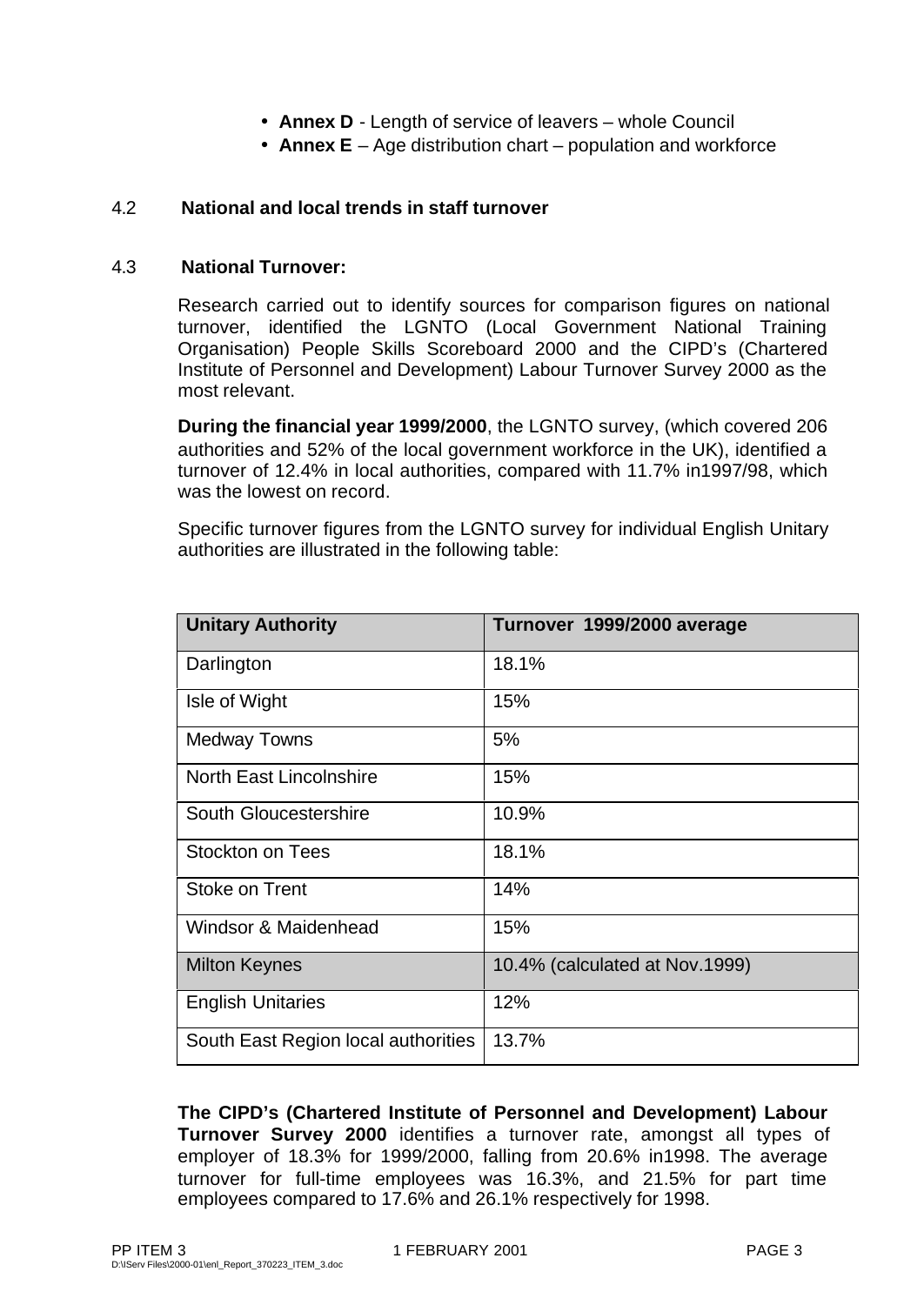The survey noted the rapidly increasing cost of turnover per person increasing from £3,206 to £3,546 per person and comment that in part this may reflect an increase in recruitment difficulties experienced by organisations.

The survey further broke down the figures by 18 industrial sectors by rank order. The highest sector was hotels, restaurants and leisure (41%) and the lowest electricity, gas and water supply (4.2%). Local government was ranked 11 (15.8%).

# 4.4 **Local Turnover:**

The annual projection for 2000/01 staff turnover for Milton Keynes Council is currently estimated at 12.45%.

In a survey of turnover of local employers, carried out by HR Business Support, the following turnover figures for the overall period 1999 to 2000 were given: -

| <b>Employer</b>                 | Turnover<br>percentage | <b>Comments</b>                                                |
|---------------------------------|------------------------|----------------------------------------------------------------|
| <b>Open University</b>          | 7.9%                   | 1999 figures                                                   |
| Milton Keynes NHS Trust         | 15%                    |                                                                |
| <b>Cranfield University</b>     | 10.9%                  | Average Jan<br>May<br>2000                                     |
| <b>Bucks County Council</b>     | 12.1%                  | April to Sept 2000<br>figures (excluding<br>Education)         |
| <b>Northants County Council</b> | 7%                     | Sept<br>00<br>Oct 99<br>(voluntary<br>figures<br>leavers only) |
| Argos                           | $10 - 12%$             | Approximate figure                                             |
| <b>Mercedes Benz</b>            | 7%                     |                                                                |
| <b>Milton Keynes Council</b>    | 11%                    | October 2000                                                   |
|                                 | 10.4%                  | November 1999                                                  |
|                                 | 12.45%                 | <b>Estimated annual</b><br>projection for 2000/01              |

Although the figures are not directly comparable, as they were calculated over different time periods etc. they do give some indication of the turnover in the local labour market.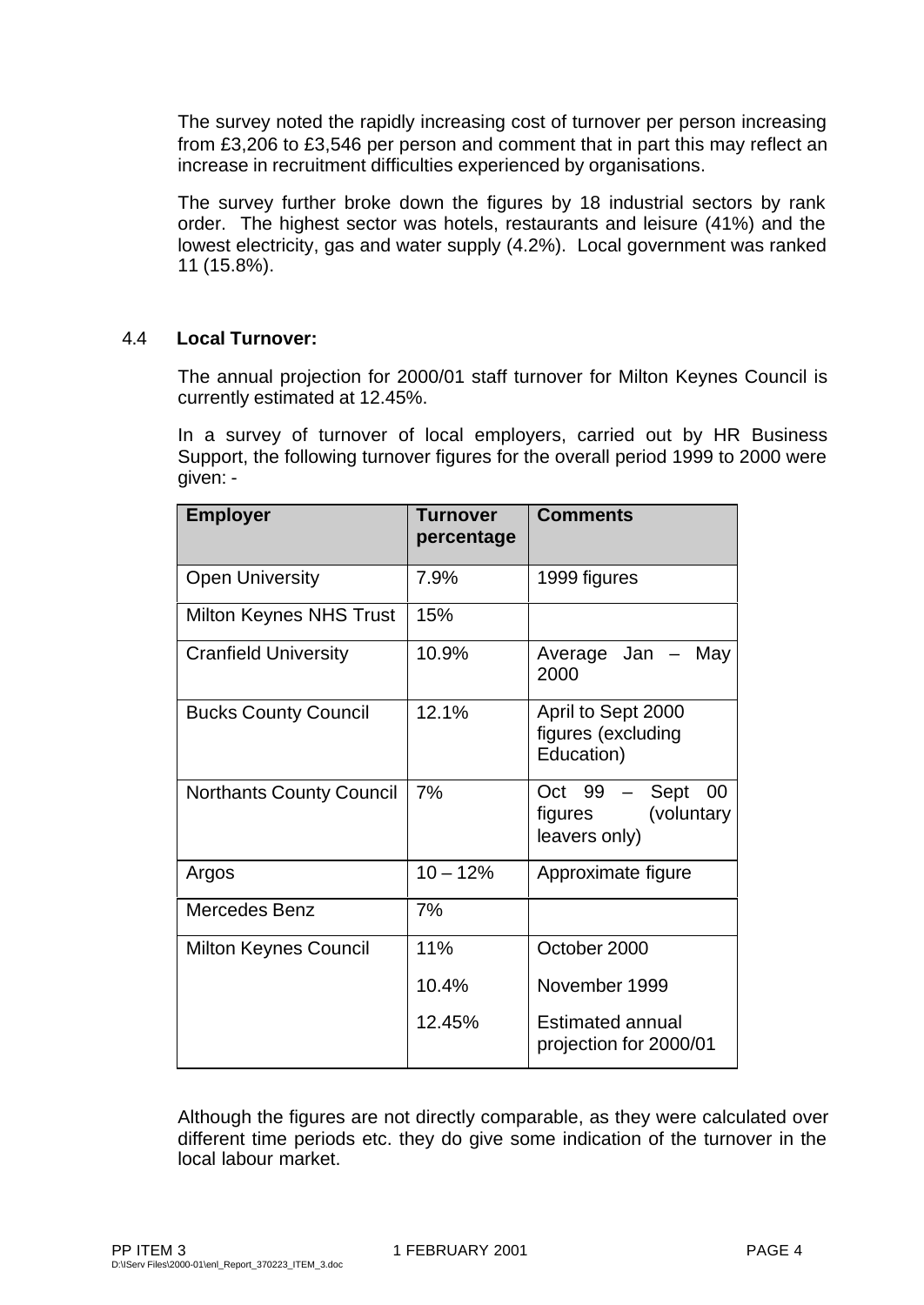# **Turnover summary:**

Although, at 10.4 - 11%, for 1999/2000, the turnover for Milton Keynes Council could be improved compared to one or two other local employers, it appears to compare favourably to the overall national rate of 18.3%. As with all benchmarking, however, there are inherent problems in making like comparisons.

As the CIPD noted in their survey, turnover may often be a function of low job satisfaction and/or a desire for further career development combined with an ability to secure employment elsewhere (i.e. the state of the labour market). However, turnover is a normal part of business functions and, whilst excessively high turnover may be dysfunctional, a certain level of turnover is to be expected and at a manageable level can actually be beneficial to an organisation.

In an organisation the size of Milton Keynes Council, it is worth monitoring levels to try to identify any sections where turnover is particularly high and take action. In the current financial situation, where there is a Council-wide recruitment freeze, turnover will become an increasing cause of concern to managers and staff.

# 5. **SSA and Salary Information:**

- 5.1 A paper outlining overall basic salary details against SSA is attached at **Annex F.**
- 5.2 A chart showing current staffing levels, by directorate, together with salary ranges as at January 2001 is attached as **Annex G.**
- 5.3 A chart illustrating the overall grading structure of the authority is attached at **Annex H.**

# 6. **Exit Interviews**

6.1 Exit Interviews can provide a valuable source of information giving the views of staff who are due to leave the Council. These employees are often willing to comment freely about their place of work, their job and the people with whom they work. The comments can provide management statistics to build up a picture of both good and bad practice within the Council or be used to resolve issues, which might not otherwise come to light.

# 6.2 **Procedure:**

The Council has an exit interview procedure. Following a resignation, managers have the responsibility of informing employees of the procedure by giving them an exit interview letter and form. Both of these documents are published on the Intranet and in Public Folders on the e-mail system.

The employee may choose how they wish to provide information as follows: -

a) Complete the form and return it directly to Human Resources;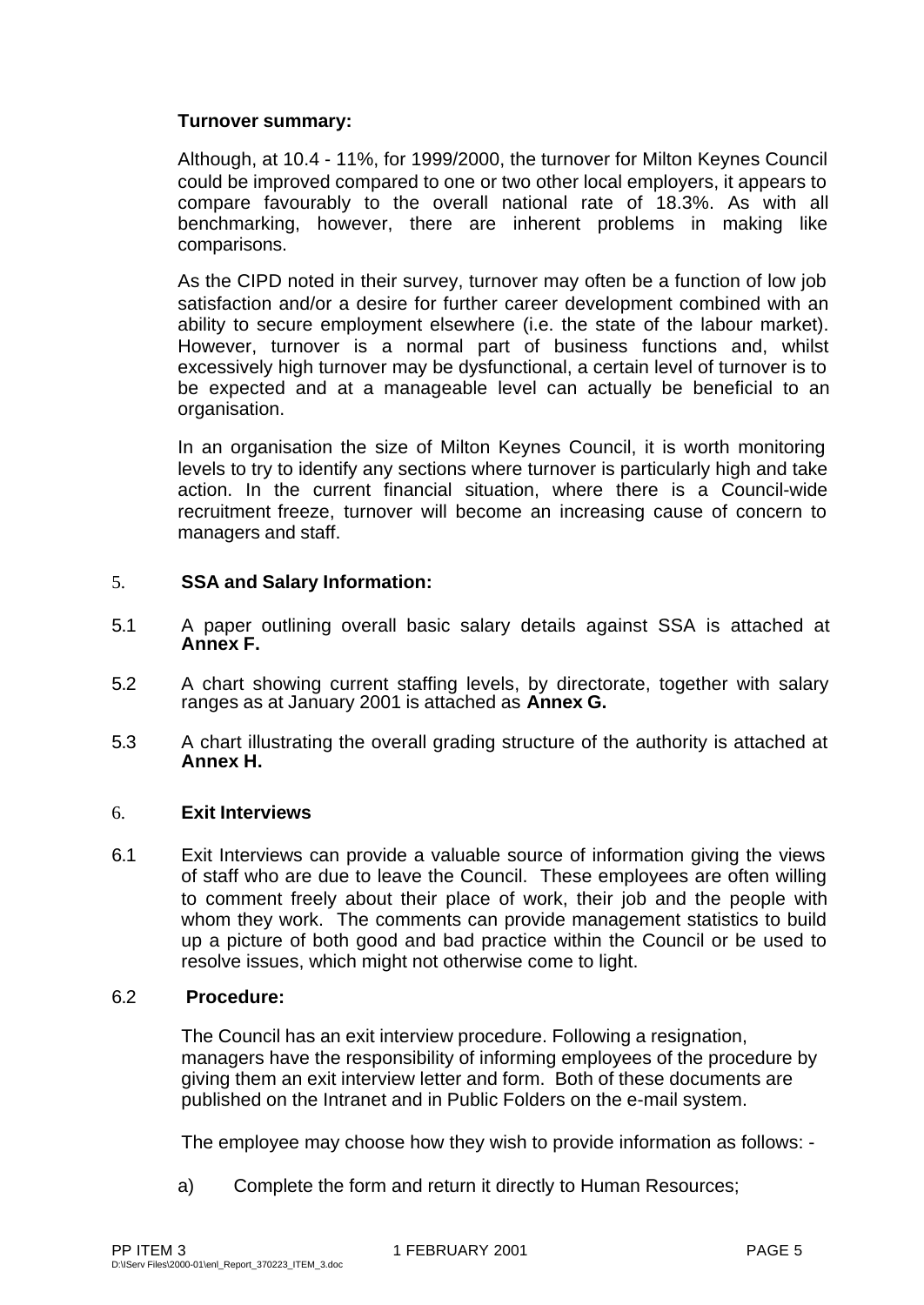- b) Complete the form and request a meeting with their Manager to discuss their comments;
- c) Contact Human Resources to arrange a confidential Exit Interview with a Human Resources Officer or independent manager.

Once any Interview has taken place the Manager is given the following advice about recommended actions: -

- It is important to ensure that, where beneficial, some form of action is taken as a result of carrying out an exit interview, otherwise it is just a worthless exercise. At the very least, recurring problems in certain areas should be investigated.
- The Exit Interview form/notes should be kept on a highly confidential basis. The Line Manager should keep a copy and the original forwarded to HR (Operations).
- It is the responsibility of the Line Manager to discuss with their own Manager any feedback and implement any necessary action.
- In cases where the employee has requested a confidential interview with Human Resources or an independent Manager then it is the responsibility of that person to ensure that a copy of the form/notes are sent to the relevant manager or Head of Service.
- The Exit Interview notes are retained on the employee's personnel file and are reviewed by Human Resources. If any pattern or trend can be identified which is a cause for concern and within the authority's control, the appropriate Strategic Director is advised accordingly

# 6.3 **Feedback from Exit Interviews:**

. In practice some Exit Interviews have taken place and some useful information has been obtained. However, the process could be improved further. Current issues identified are:

- 1. Whilst statistics on the numbers of leavers and employee turnover are available, information about the numbers of completed exit interviews has not been centrally collated. In a recent survey of the personal files of leavers in October 2000 just 2 exit interviews were completed out of a total of 29 leavers
- 2. The 2 exit interviews provided useful information about working life at the Council:
	- (a) The first identified problematic working relationships and lack of team spirit, but was balanced by positive statements about pay and holidays.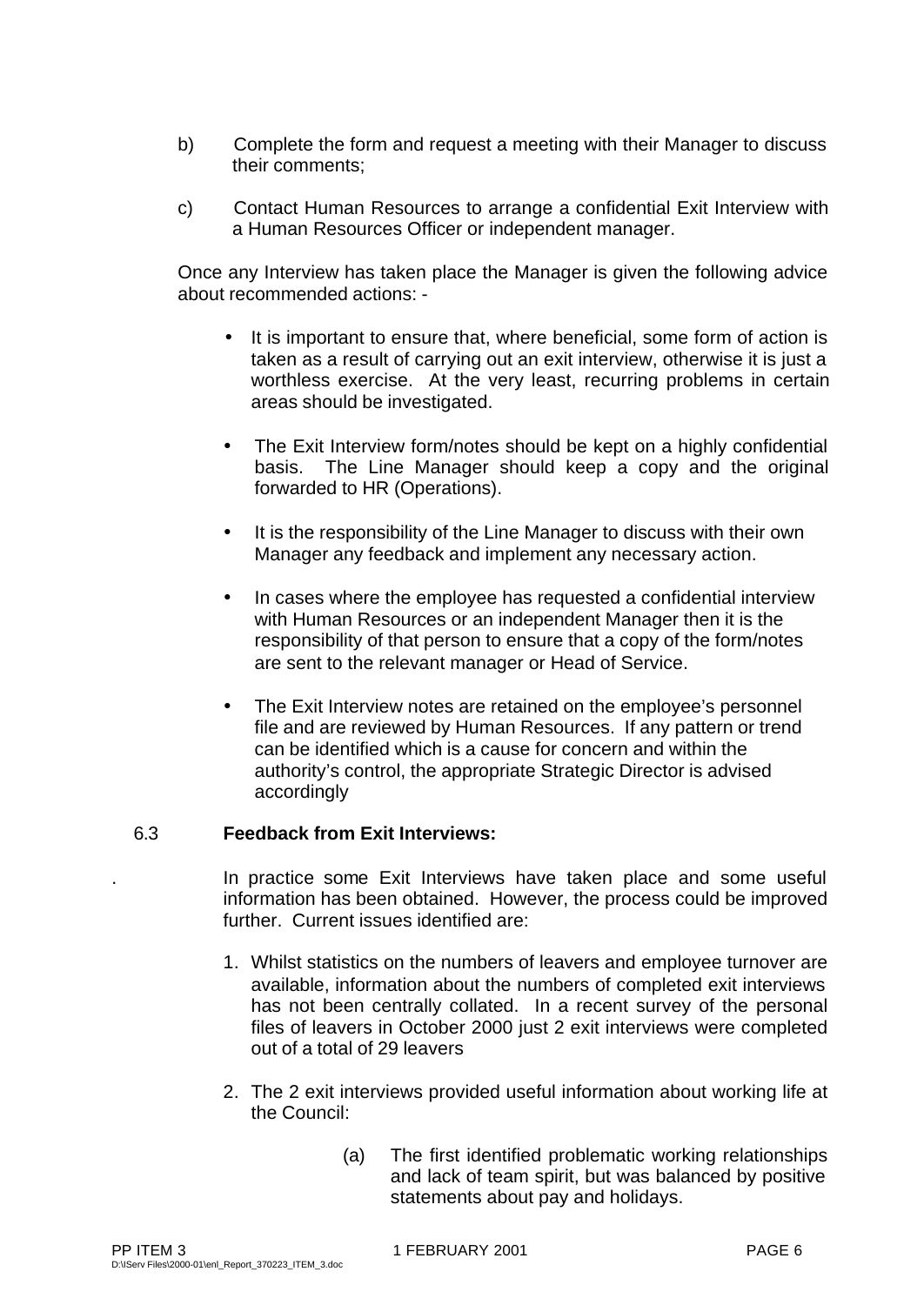(b) The second leaver criticised low morale, pay and working conditions, but praised working relationships, performance of supervisor, holidays and sick pay.

Given this low level of completion it would appear that few exit interviews have taken place compared to the number of leavers from the Council. Although the necessary form and guidance notes are available to Managers there is no mechanism to remind and encourage the Manager to arrange the interview unless the employee specifically asks to be interviewed.

There has been some recent publicity about exit interviews but some Managers may still be unaware that they should be giving leavers this opportunity. The exit interview is also covered within the Recruitment and Selection module of the HR Key Policies training. It may also be possible to increase take up by amending the resignation/retirement acknowledgement letter to inform leavers individually of the exit interview procedure and urge them to take part. The procedure would benefit from a central record being kept with information on any patterns or trends being passed onto Strategic Directors.

A copy of the Council's Exit Interview questionnaire is attached as a background paper.

# 7. **Responses to Job Advertisements:**

7.1 A breakdown of responses to job advertisements between August and September is attached at **Annex I**

#### 8. **Vacancy Information:**

8.1 Directorate finance teams are currently undergoing an exercise to analyse the status of all vacant posts, which may be available at the Panel meeting.

#### 9. **Sickness Absence Monitoring:**

- 9.1 A full report on Sickness Absence monitoring was submitted to the Council's Scrutiny Commission on 16 January 2001. Profiling levels of sickness absence is currently only possible from the Council's Unipay system. The data obtained from this cannot be interrogated meaningfully in order to establish trends or patterns of sickness. However, once the data is stored on the Open Door system this should prove possible and it is proposed to monitor sickness by directorate and cause from April 2001 onwards.
- 9.2 From the Unipay system, current sickness absence for the whole Council (including schools) is estimated at 13.2 days per FTE as an annual projection of current trends (including both short and long term sickness and based on data between April and September 2000). It should be noted however, that this figure includes data for weekends, which cannot be separated out on the Unipay system and hence the actual figure is actually likely to be lower.